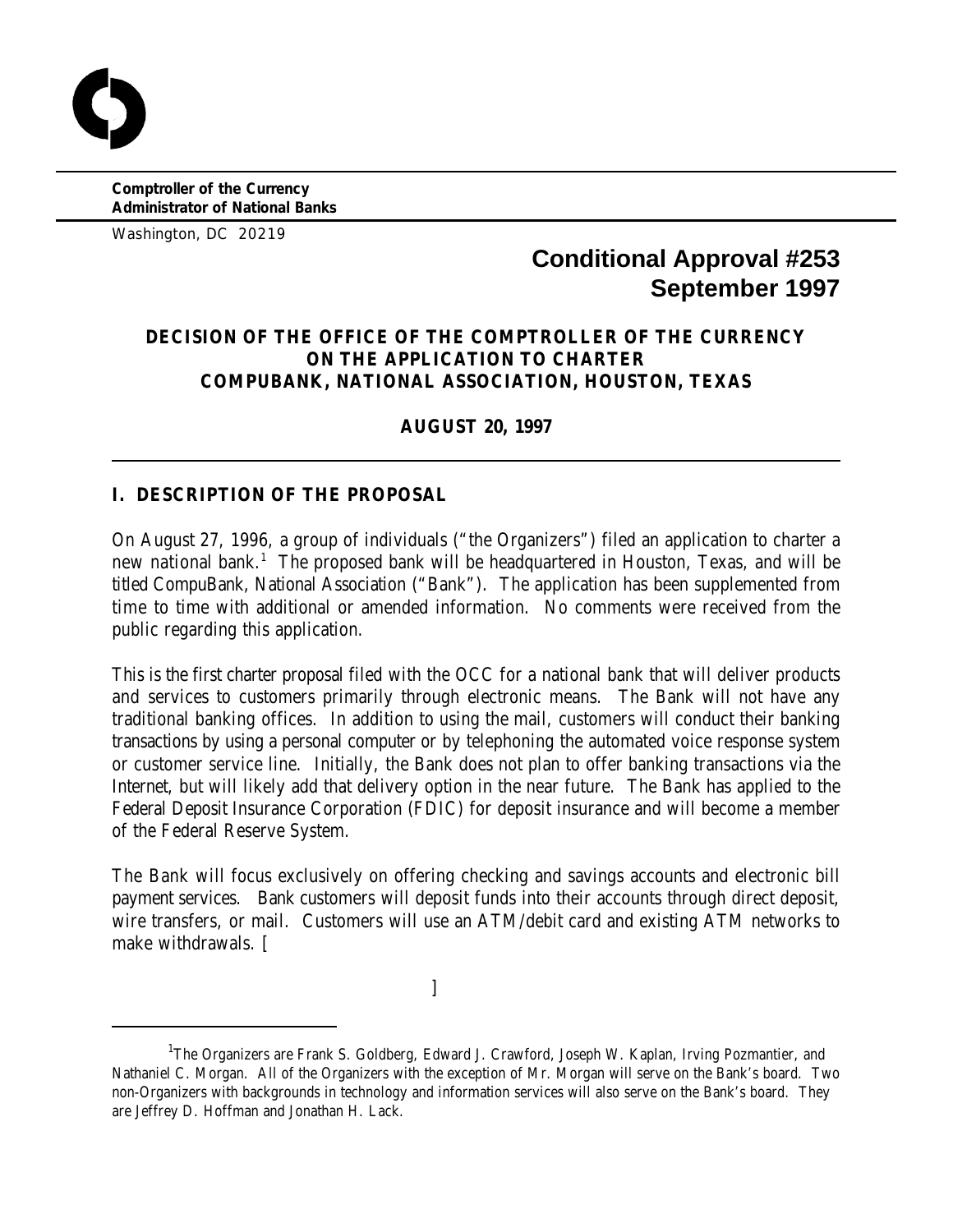The Bank will not make or purchase any loans. Instead, it will invest funds primarily in highgrade U.S. Treasury and U.S. Government-sponsored agency securities. All investments will be made pursuant to the OCC's Investment Securities Regulation (12 C.F.R. Part 1)

The initial primary service area for the Bank will be the metropolitan Houston market. The proposed Bank's use of technology, however, could allow its customer base to expand regionally and nationally. The Bank has defined its target market as individuals who are younger (age 18 to 49), own a personal computer, and frequently use ATMs. Its marketing strategy combines offering low- or no-fee electronic banking with more personalized customer service.

The Bank's main office, and initially its only office, will be situated in an office suite in Houston, Texas. The office will be designed as a "call center" reached primarily by telephone or computer, and it is not expected to have frequent walk-in customers. In the event that a customer chooses to visit the Bank's office, he or she will be able to make new account or customer service inquiries, but will not be able to conduct cash transactions. Bank staff will consist of a President/Chief Executive Officer, a Chief Technology Officer/Cashier, a computer systems administrator, and customer service representatives.

The Bank, similar to traditional community banks or those offering electronic banking products, will perform some key operational functions internally while contracting with third-party service providers for the provision of other functions. Bank staff will provide customer service, investment, cashier, and regulatory compliance functions. Internal and external audit functions will be provided by outside companies on a contract basis. With respect to technology, the Bank will employ a client/server network architecture and will license existing banking software customized for its own needs. The proposed architecture will offer the Bank the flexibility to conduct its electronic customer interface and core data processing either "in-house" or through an outside service bureau arrangement.<sup>2</sup> The Bank plans to contract with outside vendors to provide support for electronic bill payment services, ATM network services, and debit card operations.

### **II. LICENSING FACTORS**

### A. Policy Considerations

Under its Corporate Activities regulations (12 C.F.R. § 5.20), the OCC considers whether the proposed bank: (A) has organizers who are aware of, and understand, national banking laws and

 $2^2$ The electronic customer interface, or the "front-end," facilitates the interaction between the customer's computer and the Bank and that, in turn, allows the customer to perform tasks such as querying account balances, transferring funds between accounts, and paying bills. The core data processing, or "back-end," involves the Bank's posting of transactions to the appropriate accounts and to the general ledger and performing related functions such as internal reporting and customer account statement rendering.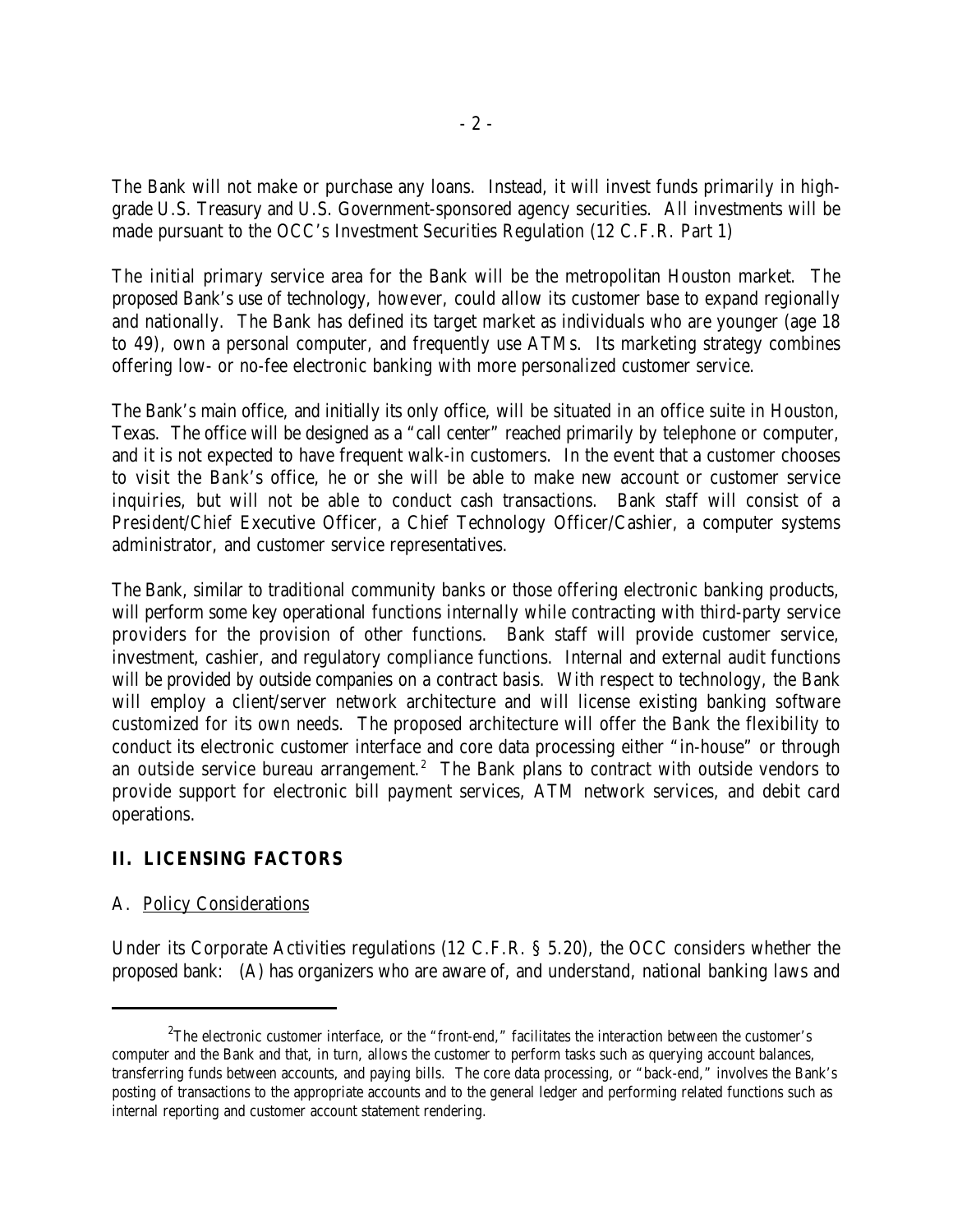regulations, and safe and sound operations and practices; (B) has competent management, including a board of directors, with ability and experience relevant to the types of services to be provided; (C) has capital that is sufficient to support the projected volume and type of business; (D) can reasonably be expected to achieve and maintain profitability; and (E) will be operated in a safe and sound manner.

In evaluating this charter proposal, the OCC performed a thorough analysis of the proposed operating plan. This included a field investigation with interviews of the proposed organizers, directors, and officers; evaluation of the Bank's proposed information system architecture and approach to security and controls; discussions with OCC examiners and other Federal banking agencies regarding their experience with existing financial institutions that have similar operational aspects; an on-site visit to a bank that delivers products via telephone; and a review of the OCC's ongoing research involving developments in electronic banking and payment systems technology.

The OCC's field investigation concluded that the Organizers are knowledgeable of, and understand, national banking laws and regulations and safe and sound operations. Three of the Organizers have served as either an officer, director, or principal shareholder of a national bank with combined banking experience totaling nearly 40 years. Each Organizer understands the roles and responsibilities of a national bank director, and is knowledgeable of banking concepts.

The proposed Bank has competent management, including a board of directors, with abilities and experience relevant to the types of services to be provided. The proposed President is an experienced banker who has the necessary attributes to implement the proposed operating plan, including a good working knowledge of bank technology. He formerly served as the founding President of a profitable *de novo* community bank in Houston, Texas. The Bank has also named an experienced individual to serve as Chief Technology Officer and has proposed two additional directors who will bring valuable technology-related experience to the board.

Proposed capital is sufficient to support the projected volume and type of business. The Organizers intend to capitalize the Bank with \$5.0 million, net of all organizational and preopening expenses. Based upon the Bank's growth and earnings projections, this level of initial capital should ensure that the Bank's Tier 1 leverage ratio will exceed eight percent throughout the first three years of operations.<sup>3</sup> However, as outlined below, the OCC has imposed a condition requiring the Bank to maintain this level of capital in the event that earnings or growth differ from the original projections. The Organizers have the financial capacity and business contacts to provide additional capital if needed.

The proposed Bank can reasonably be expected to achieve and maintain profitability. Its strategy is to minimize overhead -- fixed assets, equipment, management, and personnel -- while offering a limited product line focusing exclusively on deposits and payment related services. The

 $3$  See 12 C.F.R. part 3 for the definition of Tier 1 capital and the leverage ratio.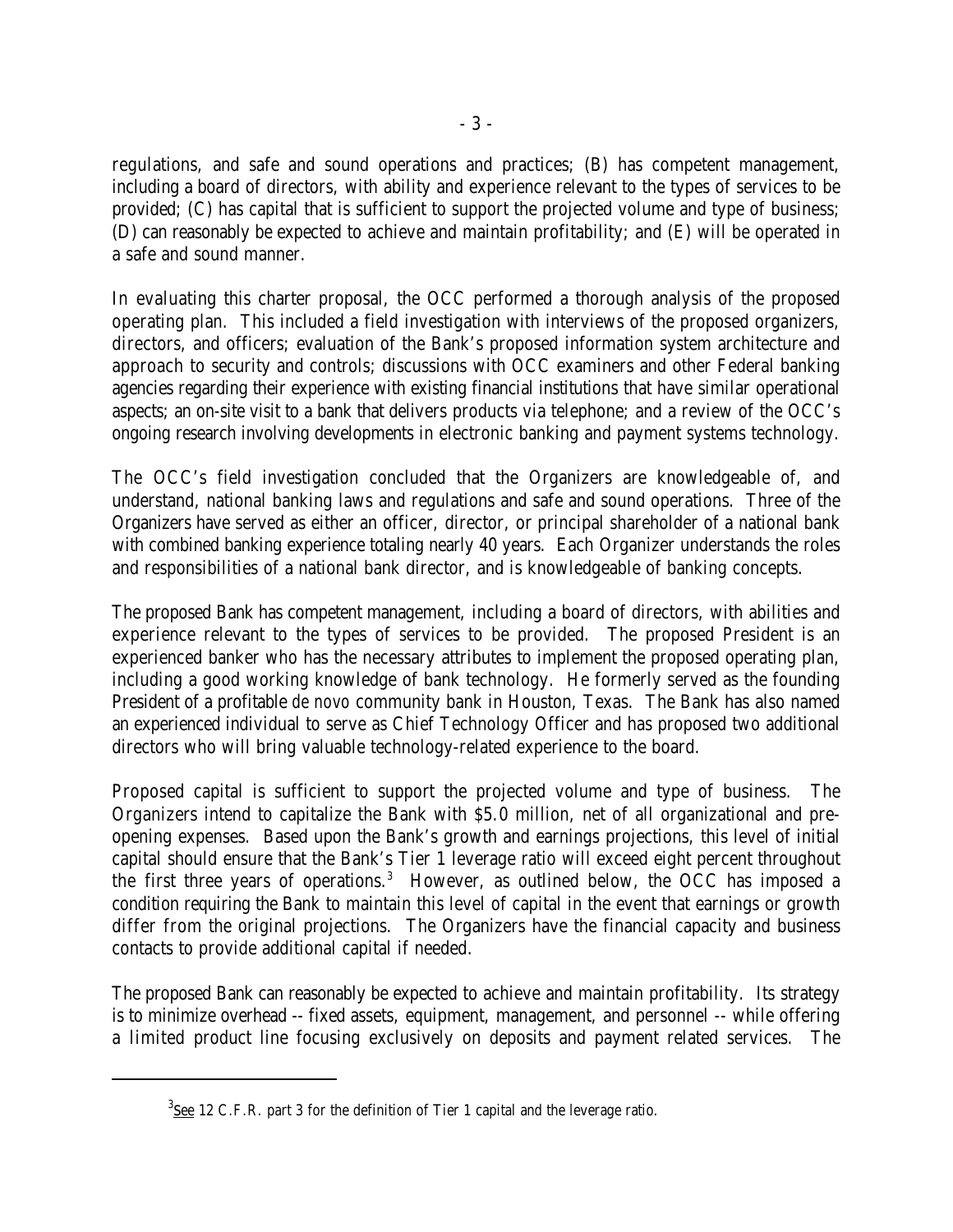Organizers supported the profit prospects of this strategy by including an independent feasibility study in the application. The financial projections show the Bank becoming profitable within three years using reasonable growth assumptions. In this regard, there appears to be a rapidly growing market for on-line banking services. A recent study predicted that the number of on-line banking users in the United States will more than double, to approximately 2 million users, by the Year 2000. Other researchers have reported that the U.S. on-line banking market is already at that level and may rise to 10 million or more users by  $2000.^4$  Further, banks appear to be embracing the Internet. The OCC estimates that 840 U.S. banking organizations currently have Internet Websites, up from 440 sites only twelve months ago. While many of these Internet sites serve only as marketing tools at this time, the ability exists for banks to significantly increase the functionality of their sites. Surveys have also shown that on-line banking customers are some of banks' most profitable customers, using more products and carrying higher average balances.<sup>5</sup> The proposed Bank plans to attract this customer segment by offering its products and services with low or no fees and by providing more personalized customer service.

There are reasonable prospects that the Bank will attract its proposed customer base notwithstanding its limited product scope. The retail banking industry has experienced disintermediation in recent years with credit products such as automobile and credit card loans now being originated by focused, specialty banks or nonbanking companies. These loans often bear no relation to the consumer's depository institution. The Bank, by focusing only on the consumer's deposit and bill payment needs, will pursue a business strategy consistent with this industry trend. Further, until recently, this model would not have been economically viable, but the emergence of lower cost delivery channels such as personal computers, telephones, and ATMs, creates the potential for a profitable bank.

The OCC is satisfied that the Bank will be operated in a safe and sound manner. As part of the operating plan submitted to the OCC, the Organizers have outlined the proposed information system and operations architecture. This includes a draft schematic drawing and description of the system and discussion of the technology alternatives for each product/service line and the key requirements for the proposed security controls, internal controls, and audit procedures. Based upon our review of the plans, the OCC is satisfied with the controls being proposed to date, but will continue to monitor developments during the organizational phase of the Bank.

As is typical for a new bank charter proposal that has not yet received the OCC's preliminary approval, the Organizers and proposed management have not made the final hardware, software, and vendor selections and purchase commitments. The final information system and operations architecture will not be known until after the Bank makes these decisions. As a result, prior to receiving final charter approval, we are requiring the Bank to submit the final information system and operations architecture plans for the OCC's review and approval. In addition, before

*The American Banker*, June 12, 1997, p. 18. <sup>4</sup>

<sup>&</sup>lt;sup>5</sup> Consumer Demand for Internet Banking, Booz-Allen Hamilton, Inc., July 1996.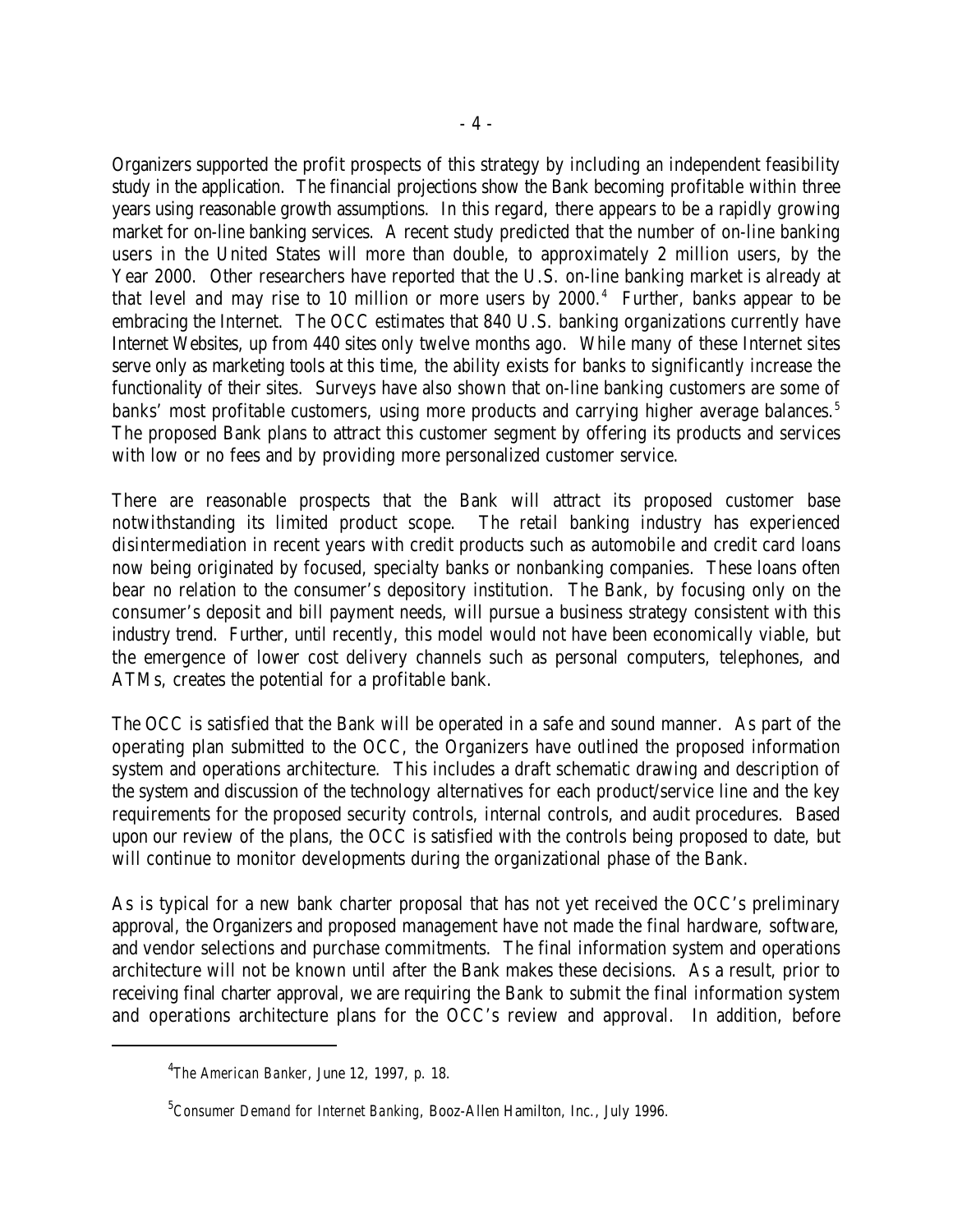implementation, the Bank's computer system must successfully undergo a full functionality and security review by an independent security firm, including attempts to gain unauthorized or undetected access. After this review has been completed and the Bank has satisfied all preopening requirements, the OCC will conduct a thorough pre-opening examination of the Bank and its information systems environment and will decide whether to grant final charter approval.<sup>6</sup> Once the Bank is opened, for the first three years and until it becomes profitable, we are requiring it to present to the OCC, for prior review and approval, any major changes in its strategic or operating plans, including, but not limited to, plans to offer banking services via the Internet.

The Organizers have made several representations regarding the proposed Bank's operations. They have represented that the Bank's internal systems will be Year 2000 compliant and that the proposed Bank will perform due diligence to ensure that any third-party data processing servicers or purchased applications or systems from software vendors will also be Year 2000 compliant.<sup>7</sup> In addition, each vendor will certify its Year 2000 compliance through convenants in the vendor contract. Finally, the Organizers represent that the Bank will not indicate in any of its marketing efforts or materials that the OCC has approved or endorsed the security, functionality, or effectiveness of the Bank's products or services.

Additionally, the OCC plans to issue by late 1997 guidance for national banks on remote banking. The guidance will lay out goals and objectives and communicate information to help national banks, including the proposed Bank, identify and manage the risks presented by electronic delivery channels. The primary focus will be on security precautions used to protect and verify customers' identification and transaction information, as well as to protect the system architecture. The OCC will expect the Bank to adhere to this future guidance.

Inclusive of the pre-opening requirements and supervisory conditions outlined below, the OCC believes that the Bank has a reasonable chance for success and can be adequately supervised using established safety and soundness and bank information system examination procedures.

### B. Community Reinvestment Act Considerations

Under the Community Reinvestment Act (CRA) regulations, the OCC must take into account a proposed insured national bank's description of how it will meet its CRA objectives. (see 12 C.F.R. part 25). The Bank's operating plan includes such a description. Since the Bank

 ${}^{6}$ The Bank's operating plan, including any future additions or revisions, will provide the context for the supervisory review during the pre-opening examination. The OCC will work closely with the Bank as its actual operations develop as part of the pre-opening examination process. Major deviations from the operating plan or changes in the composition of the board of directors, ownership, or executive officers that the OCC has not approved may result in withdrawal of preliminary conditional approval.

<sup>&</sup>lt;sup>7</sup>For a discussion of bank regulatory concerns and guidelines for banks regarding Year 2000 system issues, see OCC Advisory Letter 97-6 (May 16, 1997) and the FFIEC Interagency Statement.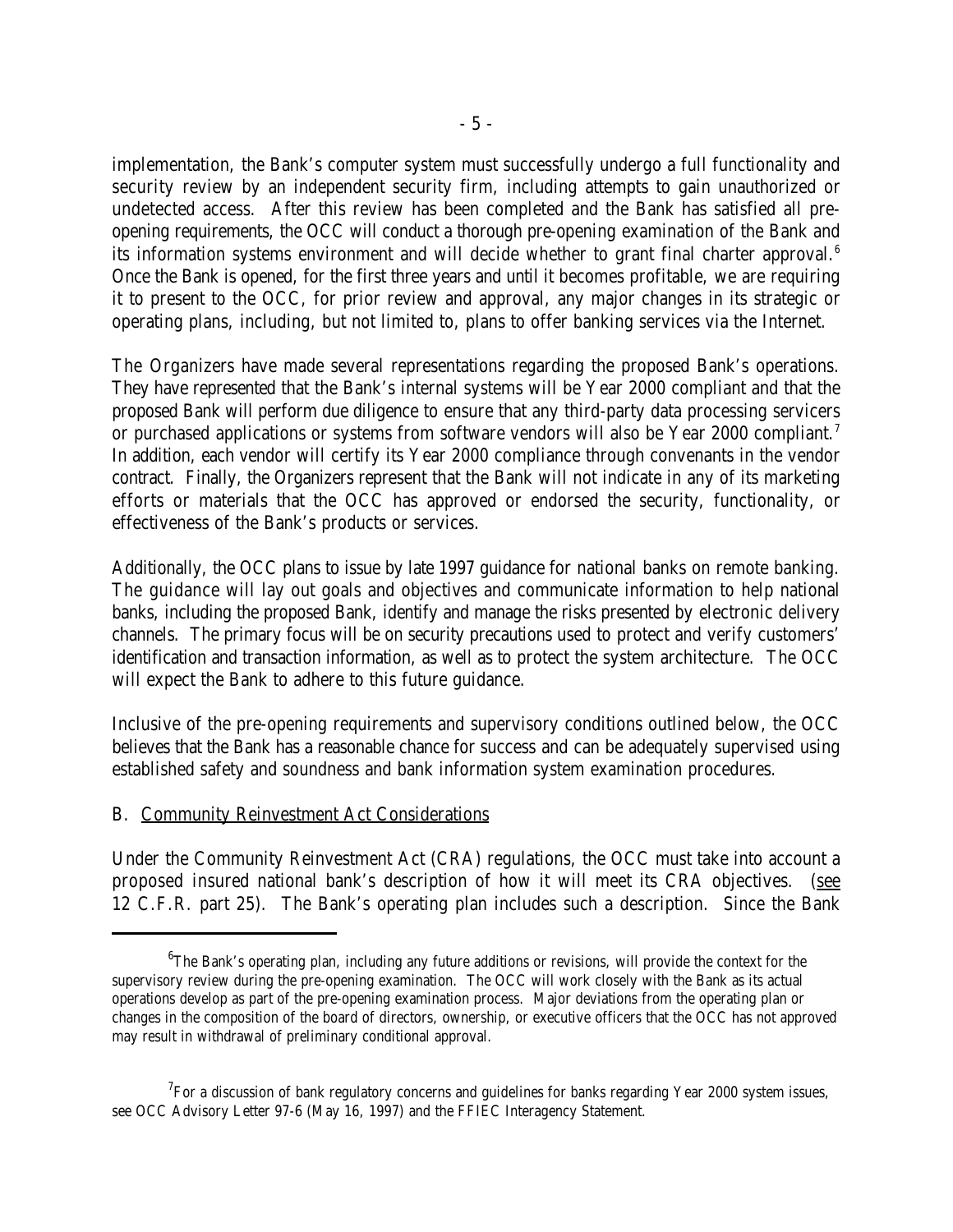proposes to focus on offering deposit products and payment related services (i.e., electronic bill payment) with no lending products to be offered to the public or to be purchased from other institutions, it has requested to be designated as a limited purpose bank for evaluation under the CRA. Under the CRA regulation (12 CFR § 25.12(o)), a limited purpose bank is defined as "a bank that offers only a narrow product line (such as credit card or motor vehicle loans) to a regional or broader market. . . . "

The OCC assesses a limited purpose bank's record of helping to meet the credit needs of its assessment area under the community development test through its community development lending, qualified investments, and community development services. (see 12 C.F.R. § 25.25). The Bank plans to delineate the Greater Houston MSA as its assessment area, and to serve this community by making qualified investments and providing community development services as defined in the CRA regulations. Consistent with the Bank's alternative delivery channel approach, it plans to focus its CRA efforts in the areas of personal computer availability and access to on-line banking services for low- and moderate-income (LMI) individuals. The Bank's efforts will be centered upon making its services "responsive to the needs of low- and moderate-income areas and individuals." It will seek qualified investment and community development service opportunities relating to providing computers and computer literacy training through schools in LMI areas. It will also seek qualified investment and community development service opportunities such as Minority Enterprise Small Business Investment Companies, credit counseling, small business incubation projects, and special bonds designed to offer mortgage loans to LMI individuals within the assessment area.

Based upon a review of the proposed operating plan, the OCC has determined that the proposed Bank will not make loans which are traditionally evaluated under the CRA, and, accordingly, has approved the Bank's request for designation as a limited purpose bank for evaluation under the CRA.<sup>8</sup> Further, the activities that the Bank proposes as possible investments will likely meet the definition of qualified investments under the CRA Regulations (12 U.S.C. § 25.12). The OCC believes that the Bank's plan for meeting its CRA objectives is consistent with preliminary approval for this charter application.

### C. Legal Considerations

The OCC charters a national bank under the authority of the National Bank Act of 1864, as amended, 12 U.S.C. § 1 *et seq*. There is no impediment under the National Bank Act to granting this preliminary charter approval.<sup>9</sup>

 ${}^{8}$ The limited purpose bank designation will remain effective until the bank requests revocation or until one year after the OCC would notify the Bank that it has revoked the designation. The Bank would no longer qualify for such a designation if it begins to make loans which are traditionally evaluated under the CRA.

 $^{9}$ The statutory requirements for chartering a national bank under the National Bank Act are as follows: articles of association and an organization certificate must be drafted and filed with the OCC, 12 U.S.C. §§ 21-23;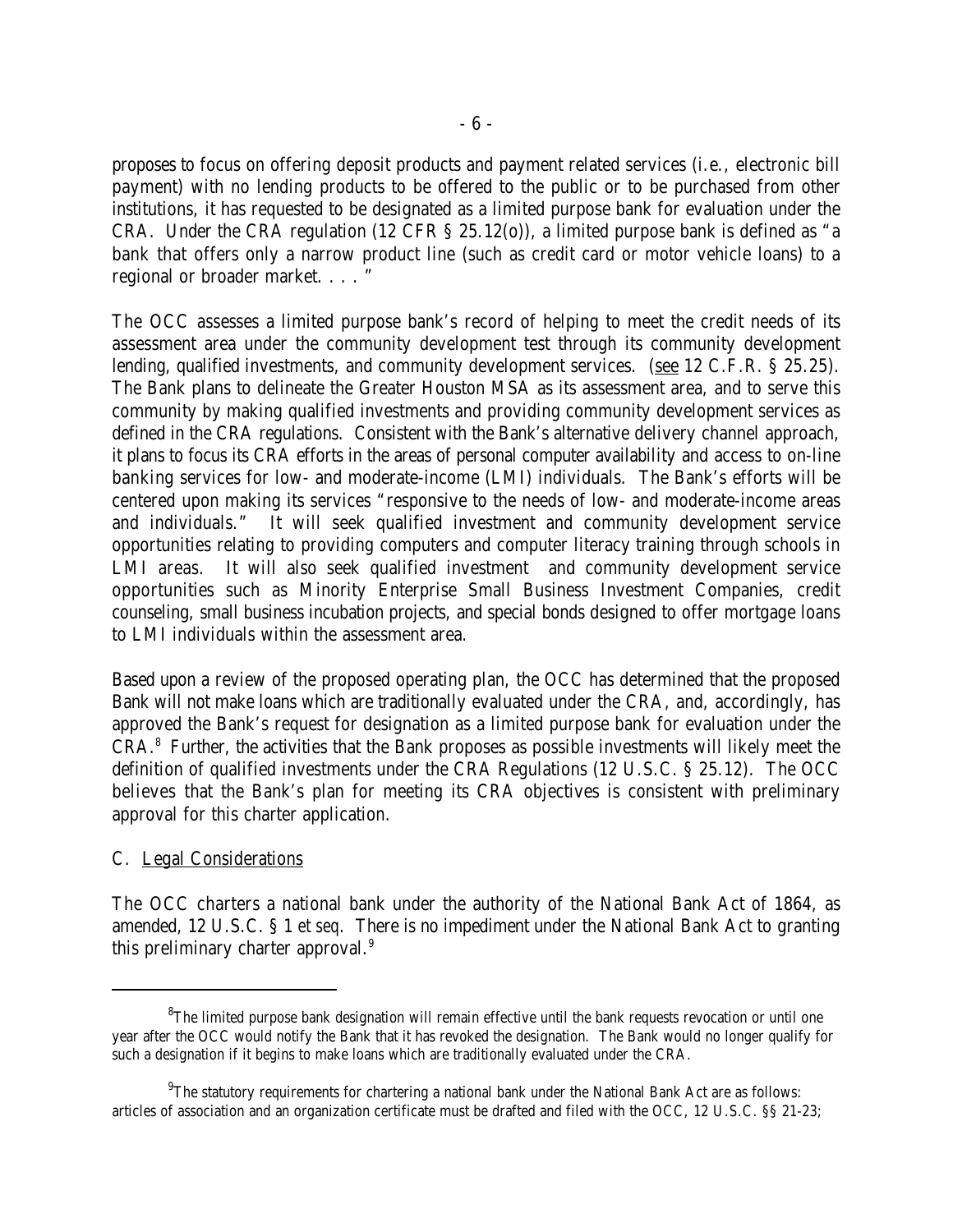The Bank has indicated in its application that certain core functions of its internal operations as well as the operation of the computer interface with customers will be contracted out to various vendors. The process of subcontracting activities for which the bank would otherwise be responsible to perform itself implicates the requirements of the Bank Service Company Act, 12 U.S.C. § 1861 *et. seq*. In particular, 12 U.S.C. § 1867(c) states that

[n]otwithstanding subsection (a) of this section, whenever a bank that is regularly examined by an appropriate Federal banking agency, or any subsidiary or affiliate of such bank that is subject to examination by that agency, causes to be performed for itself, by contract or otherwise, any services authorized under this chapter, whether on or off its premises - (1) such performance shall be subject to regulation and examination by such agency to the same extent as if such services were being performed by the bank itself on its own premises . . . .

Pursuant to this statute, services performed for the Bank by contract or otherwise, including but not limited to the provision of electronic customer interface processing, core data processing, electronic bill payment services, ATM network services, and debit card operations, will be subject to the examination and regulation of the OCC. The Bank has represented that it will notify potential vendors, in writing, of the OCC's examination and regulatory jurisdiction should they contract with the bank. This understanding regarding OCC jurisdiction will be included in all vendor contracts. Accordingly, subcontracting these functions to a vendor will not frustrate the OCC's ability to regulate all aspects of the bank that could affect its safe and sound operations.

### **III. PRE-OPENING REQUIREMENTS AND SUPERVISORY CONDITIONS**

In all cases, following review of a new bank charter application, the OCC decides whether to grant preliminary approval, preliminary conditional approval, or disapproval to the request. Preliminary approval indicates permission to proceed with the organization of the bank according to the plan set forth in the application. The organizational steps of a new national bank generally include hiring management and staff, establishing premises, purchasing computers and other equipment, selecting vendors, developing and implementing policies, procedures, and controls, and raising capital. Preliminary approval is not an assurance, however, that the OCC will grant a new national bank charter. Once the OCC grants preliminary approval to a charter proposal, the organizing group must satisfy certain procedural requirements, and in some cases special requirements, before the OCC will grant final charter approval. In addition, the OCC sometimes imposes conditions that will remain in place after the bank opens.

the required amount of capital must be paid in, 12 U.S.C. § 53; certain requirements relating to directors must be satisfied, 12 U.S.C. §§ 71-73; and the OCC must be notified when these things have been accomplished, 12 U.S.C. § 26. As is typical with new charter proposals, these requirements will be satisfied after the OCC grants preliminary approval.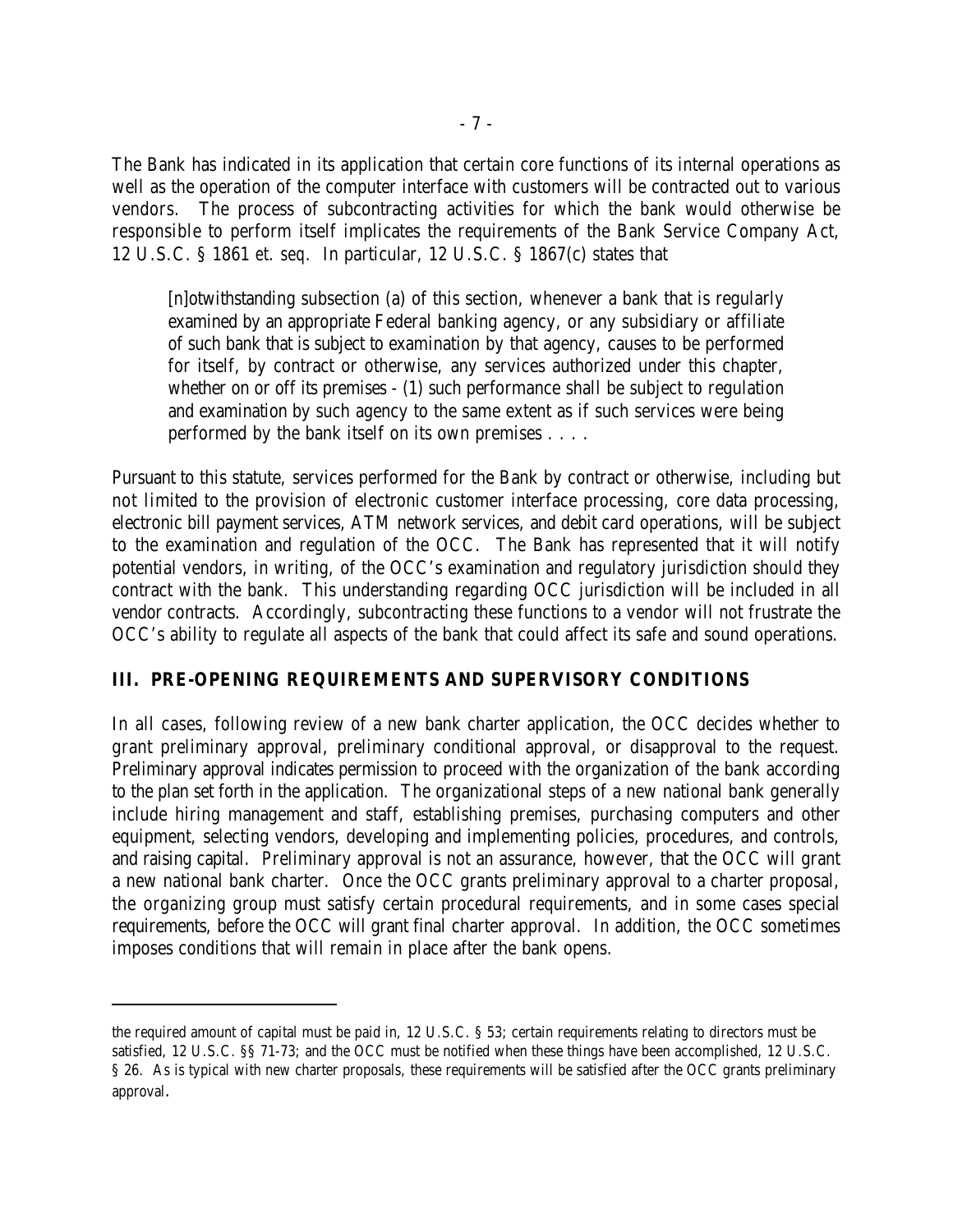In this proposal, the OCC has decided to grant preliminary conditional approval subject to several pre-opening requirements and on-going supervisory conditions. These supplement the procedural requirements for a new national bank referenced in the attached transmittal letter to the Bank's spokesperson. The pre-opening requirements provide a framework for steps that the Organizers must successfully complete before the OCC can render a decision on final charter approval. The on-going supervisory conditions primarily establish certain checks and safeguards to ensure that the Bank, once open, will appropriately manage and control the relevant risks, maintain adequate capital, and operate in an overall safe and sound manner. The majority of the conditions will remain in place for the first three years of operation or until the Bank becomes profitable, whichever is later. After this time period, all but two of the conditions will expire. The OCC will monitor the Bank's future actions and performance through the normal supervisory process.

The following requirements must be satisfied before the OCC will grant final charter approval:

- 1. The Bank's initial Tier 1 capital, net of all organizational and pre-opening expenses, shall be no less than \$5.0 million.
- 2. No later than 90 days before the Bank is scheduled to open, the Bank must submit to the OCC for review and approval a complete description of the Bank's final proposed information system and back office operations architecture. This should also include a discussion of the following items: proposed vendors; due diligence performed on the prospective third-party vendors; draft vendor contracts and draft notices pursuant to Supervisory Condition #3; operating processes; security controls; internal controls; and internal audit plans. This information must be considered satisfactory to the OCC before the Bank enters into final contracts and before the OCC will grant final charter approval.
- 3. The Bank, if it decides to implement an in-house core data processing system, shall name an individual to serve in a back-up role to the systems administrator.
- 4. The Bank shall cause to be performed an independent, full functionality and security review of its computer banking platform prior to initial implementation. This review must be conducted by an independent computer-security specialist, and the scope of the review must be pre-cleared by the OCC. The specialist should confirm by written report that the individual hardware and software components are well integrated and that the security measures set forth during the system design phase have been satisfactorily implemented and tested by various means to measure their effectiveness. Further, the report should confirm with reasonable certainty that the computer system allows neither unauthorized nor undetected access. The OCC will consider the results of the report as well as any subsequent actions by the Bank to implement recommendations or to remedy any noted security or control deficiencies, as part of its decision to grant final charter approval.
- 5. Prior to opening, the Bank must engage an independent, external auditor to perform an audit according to generally accepted auditing standards of sufficient scope to enable the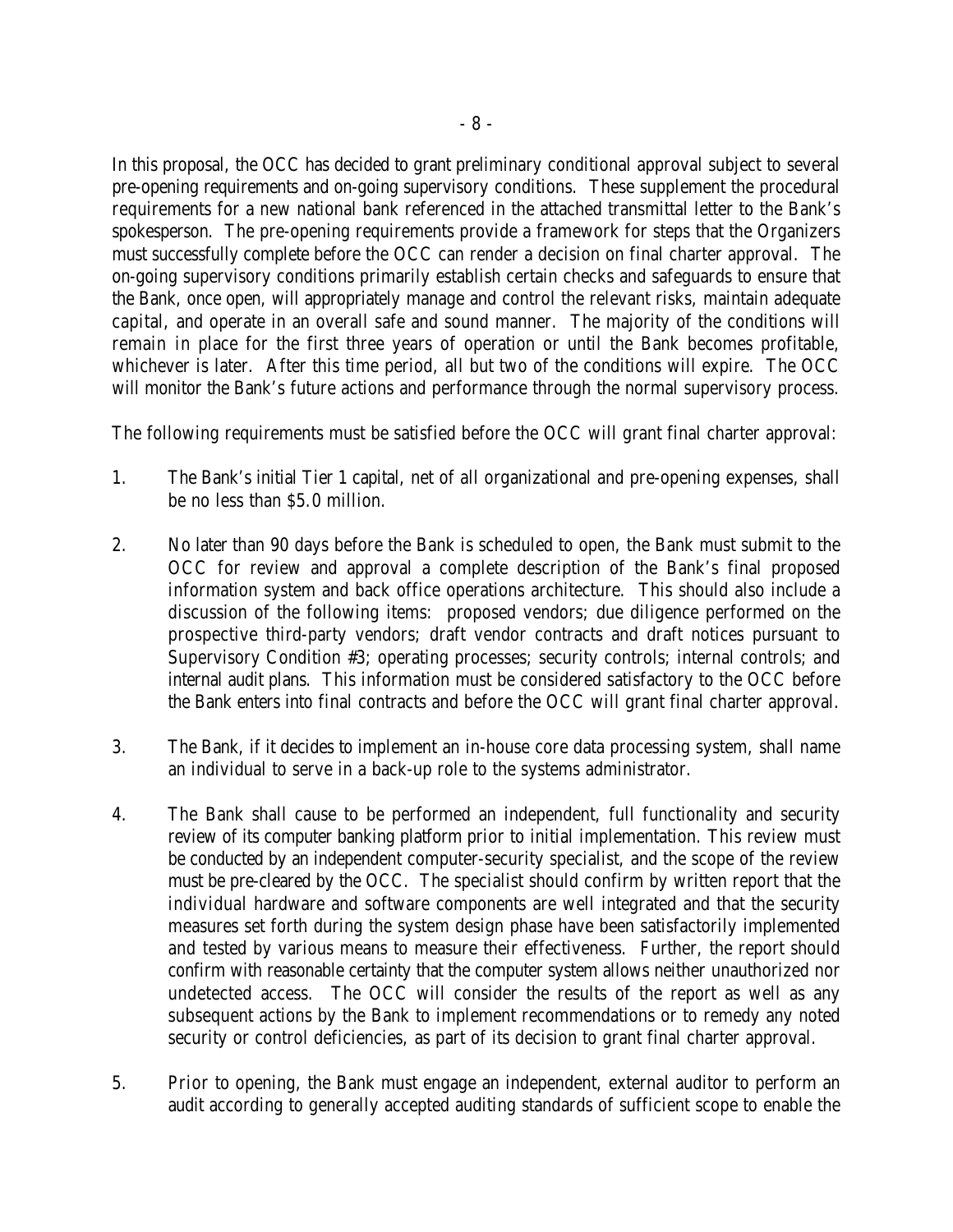auditor to render an opinion on the financial statements of the Bank (or consolidated holding company), taken as a whole. The audit period must commence on the date that the organizing group forms a body corporate and may end on any calendar quarter-end no later than 12 months after the Bank opens. We expect that such audits will be performed on an annual basis for at least three years following commencement of operations. Engagement of an auditor will be verified during the pre-opening examination.

6. The Bank must receive all required regulatory approvals, including deposit insurance from the FDIC and membership in the Federal Reserve System.

Final approval will be subject to the following supervisory conditions:

- 1. During its first three years of operations, the Bank shall at all times maintain a ratio of Tier 1 capital to adjusted total assets, as defined in 12 C.F.R. § 3.2, in an amount that is equal to or greater than 8.0 percent.
- 2. During the Bank's first three years of operations or until it becomes profitable for two consecutive quarters, whichever is later, the Bank shall not make major changes in its strategic or operating plans without the prior approval of the OCC. This shall include, but not be limited to, offering banking services via the Internet, offering stored value card services, introducing loan products, and establishing bank premises for customer service. The Bank shall provide the Deputy Comptroller for the Southwestern District with a written request for OCC's prior approval of any such changes. The request shall include:
	- a general description of and reason for the change;
	- vendor contracts, if applicable;
	- a description of the security and internal controls governing the new activity;
	- the impact, if any, on staffing and operating expenses, and on the Bank's balance sheet, income statement, and regulatory capital ratios;
	- the impact on the Bank's CRA designation and plans, if applicable; and
	- a revised strategic plan that includes the proposed change.

The OCC will act on the proposed change within 30 days of receipt of the written request, unless the OCC, in its sole discretion, decides that additional time is needed.

- 3. The Bank shall notify all potential vendors in writing of the OCC's examination and regulatory authority under 12 U.S.C. § 1867(c). The Bank must submit the draft notices to the OCC for its prior review and approval before disseminating the notices to vendors. All final vendor contracts shall stipulate that the performance of services provided by the vendors to the Bank is subject to the OCC's examination and regulatory authority.
- 4. Stock options issued to Bank organizers, directors, and executive officers must include the following legend: